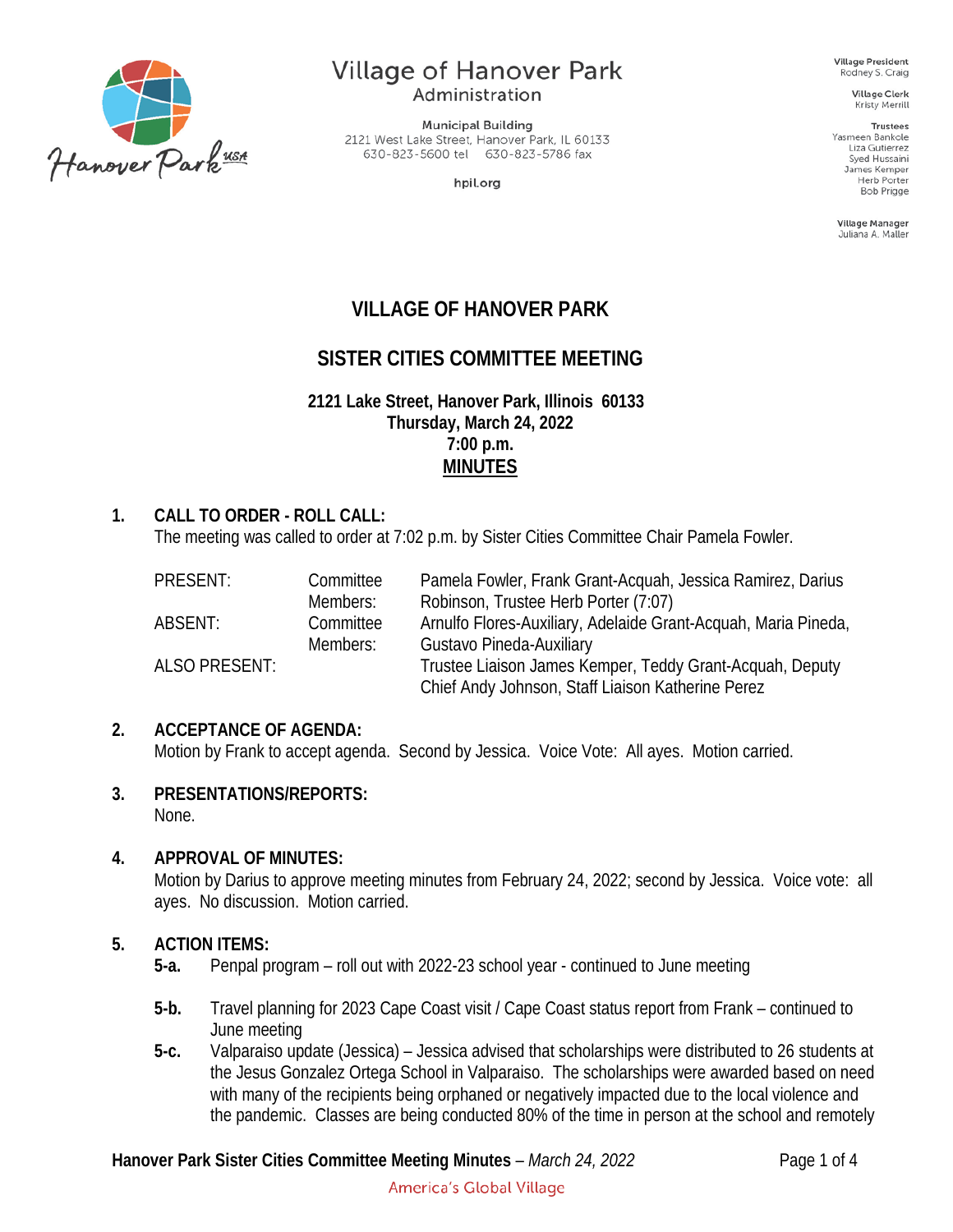20% of the time. Appreciation was extended to Jessica for stepping in to acknowledge receipt of the photos and scholarship distribution list.

- **5-d.** Sister Cities brochure to finalize for submission to editorial board for approval prior to translation into Spanish – Revisions are in process. Formatting problems due to the addition of the updated photos and revised text are being addressed.
- **5-e.** Re-schedule date for April meeting (Village Award Dinner Thursday, April 28) A draft schedule of monthly meeting dates and proposed Juneteenth event planning workshops was distributed and discussed. The regular monthly meeting date for April is being moved up to Thursday, April 14 with all present advising that they would be available. Further discussion will take place at that meeting about establishing a workshop schedule leading up to the Juneteenth event.

Chair Pamela instructed that members please text her if they are running late or need to cancel their participation at any meeting or workshop. Members are requested to please stay on task with their assignments. Everyone's accountability and timely reporting will be appreciated. As plans for the Juneteenth event continue to take shape, please keep Chair Pamela apprised of any new developments or problems as they occur so that she is informed and can step in to provide guidance on the course of action that is to be followed. Please don't wait until the time of the next workshop or meeting to report on issues.

Darius inquired about the Open Meetings Act online training. It was noted that the OMA online training module on the Illinois Attorney General's website appears to be active once again after having been offline since early 2020. Katherine has made inquiry to the Village's OMA Officer to request prepared instructions that can be provided to committee members who need to complete the required online training.

- **5-f.** Hanover Park representatives at Illinois State Conference need completed registration forms for final headcount and payment (registration forms received from Chair Pamela, Herb, Maria and Gustavo) – Additional registration forms were collected during the meeting from members Jessica, Darius, Frank and Adelaide. Katherine will requisition a group check for committee member registration fees. Everyone is on their own for transportation and overnight accommodations.
- **5-g.** 2022 Juneteenth Event discussion (Saturday, June 18, 2022 Ontarioville Plaza) –planning workshop goals and schedule; budget and expenses; finalize flyer for Hi-Lighter and promotion; program activities and rough schedule; member reports on music, DJ, demonstration(s), advertising program booklet; vendors, food, refreshments, and related research; identify logistical needs; collaboration with Village Special Events, CIDC & other Village committees; organizing volunteers; Village resources & authorizations; advertising; guest list –
	- Flyer: The event flyer designed by Jessica was finalized during the meeting for submission to the editorial board for review/approval prior to publication in the Hi-Lighter. The design will be adapted for use in the program booklet and further promotion through the Village website, social media, etc.
	- Advertising booklet: It was clarified that the program booklet and advertising booklet are one in the same. There is a methodology for designing the ad book and determining the amount to be charged based on the size of the ad, placement and number of pages in the booklet. Trustee Porter commented that once the ad booklet budget is set, then the space will need to be sold at a certain price to make the budget. At the next meeting, he will bring a presentation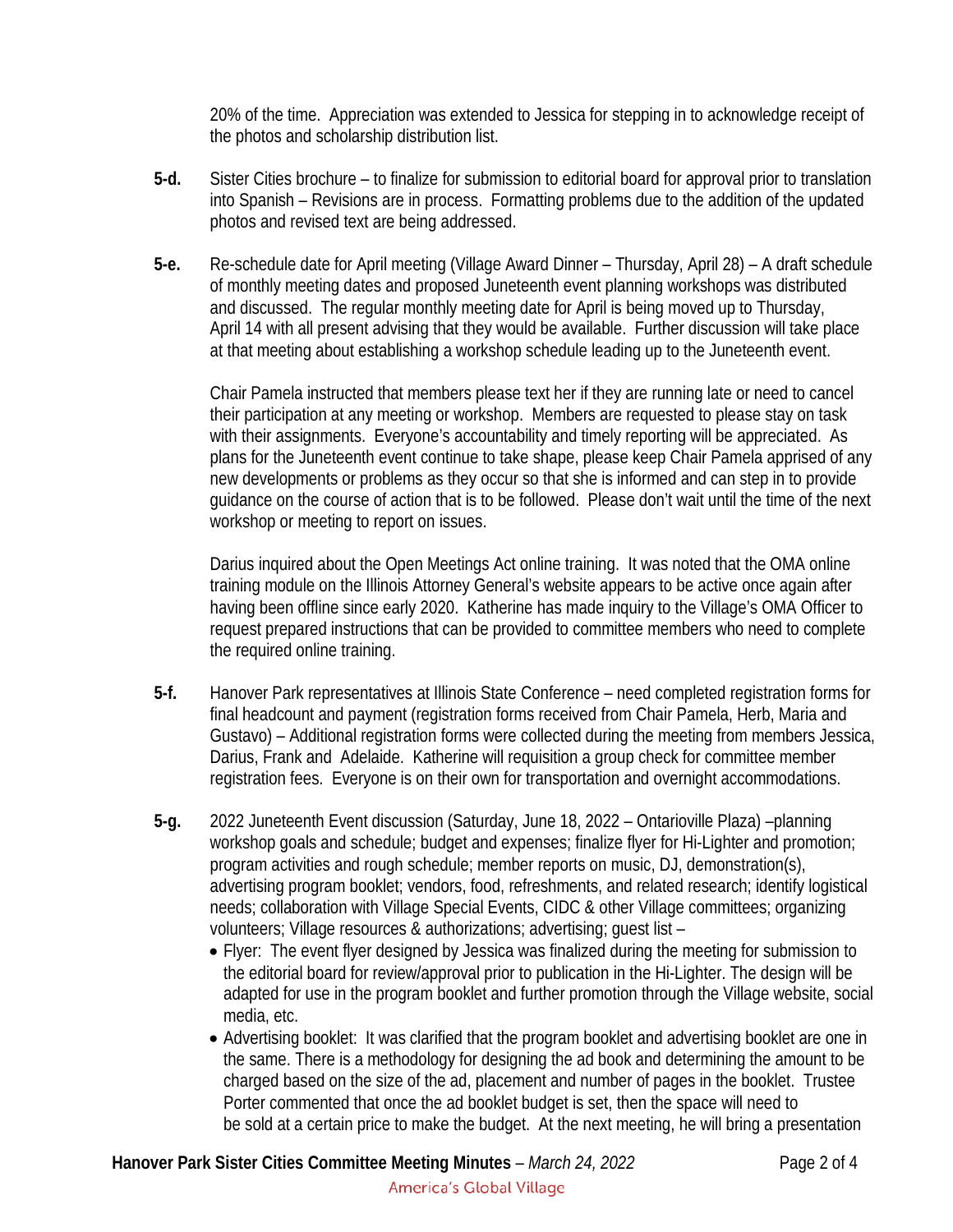to show what the ad book entails to include information about printer, booklet design, spec sheet, camera-ready copy and printer deadlines.

- Food Vendors: Trustee Porter advised that Maxwell Street and Harold's Chicken are on board to participate. He will be checking in to other vendors to serve ice cream and fresh fruit. Popcorn vendor to be determined per Trustee Porter discussion with Lions, and based on outcome, Katherine will follow-up with Sweet's T Popcorn if a vendor is still needed. It was noted that the Boy Scouts cannot be invited to participate at the event since it wouldn't be fair to compete. Talk is underway with St. Ansgar's church about serving tacos; they had concerns about set-up and quantity.
- Entertainment: Trustee Porter advised that the Funk Brothers band has been secured and their performance will be from 2:00 to 3:00 p.m. It was noted that a W-9 hasn't been provided.
- NAACP/Michael Childress will speak briefly on the significance of Juneteenth, and the NAACP will help promote the Hanover Park Juneteenth event. Trustee Porter advised that School District 54 will provide a stage and take care of the set up and removal.
- Logistics: Special Events Committee will provide two portable toilets and a wash station. Trustee Porter will contact Public Works/TJ Moore to request a map for laying out vendor space; and he will also follow up with Deputy Village Manager Webb to find out if the tents used at previous events were rented or if they belong to the Village.
- Promotion: Flyers will be distributed at Village events. Trustee Porter advised that the Bartlett Chamber will also promote at their events.
- Other vendors: Darius has met with some vendors and plans to be in contact with additional vendors; and he requested to know the price for vendor space which can be quoted after TJ Moore has been consulted about plaza map and vendor set-up.
- Event budget: Katherine inquired about the amount of the event budget and was advised that some of the expenses would be offset by revenue from the advertising booklet, with the amount of funding from the Sister Cities 2022 budget to be determined.

## **6. TOWNHALL SESSION**

## None.

## **7. OLD BUSINESS (NON-ACTION ITEMS):**

- **7-a.** Recap of recent activities Nothing reported.
- **7-b.** Budget activity update Katherine will submit check requisition for conference registration fees.

## **8. NEW BUSINESS (NON-ACTION ITEMS):**

- **8-a.** Upcoming event announcements
	- Illinois State Conference, April 22 & 23, 2022 Tinley Park and Richton Park
	- Village Awards Dinner, April 28 Invitations were mailed. Please RSVP to Sue Krauser.
- **8-b.** Agenda topics for upcoming meetings
	- Juneteenth event planning & proposed budget
	- Penpal letter exchange tabled till June meeting
	- Cape Coast report by Frank June meeting
	- Travel planning for 2023 Cape Coast Visit June meeting